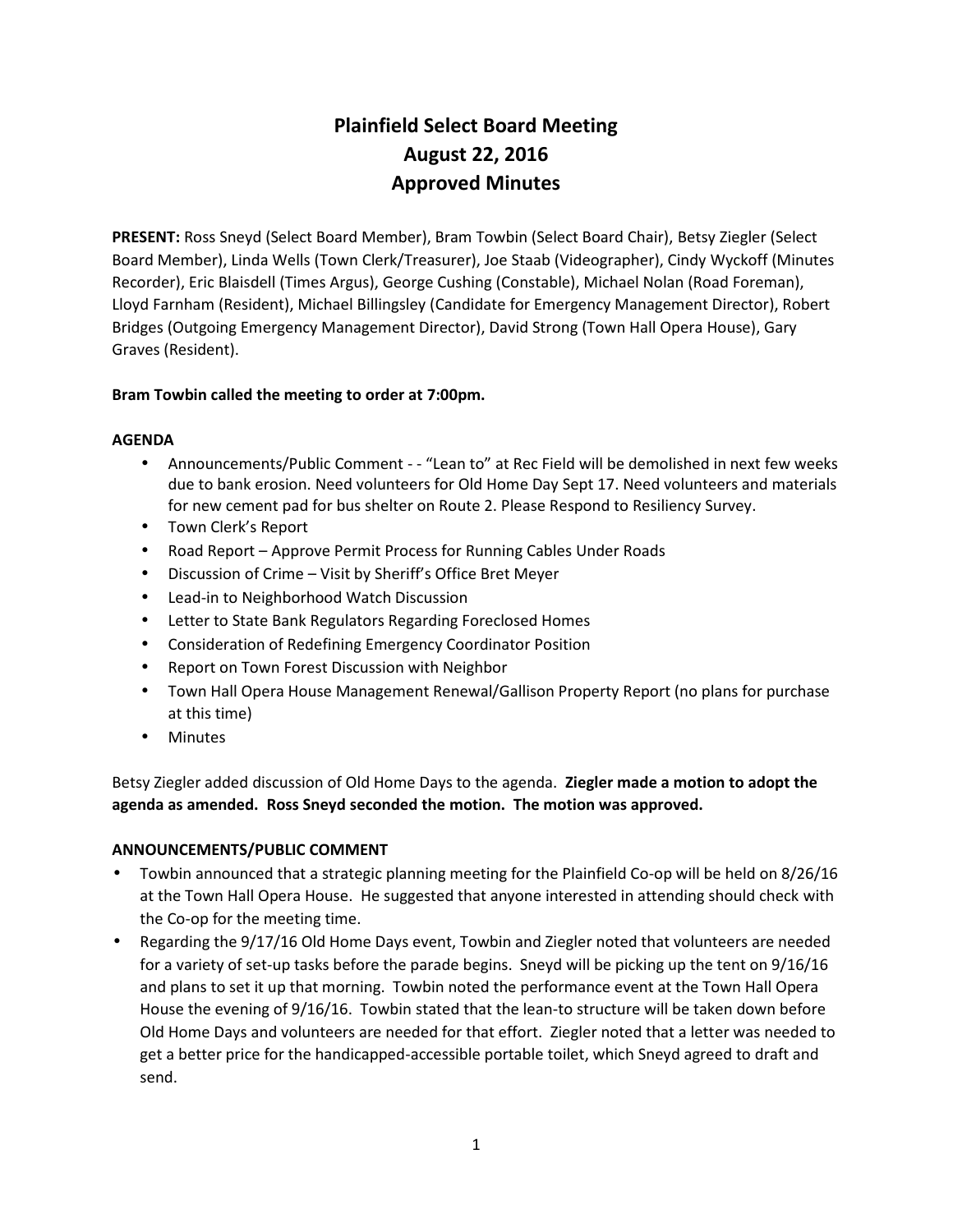- Towbin noted the need for volunteers to help pour a small cement pad for the old bus shelter that will be relocated to in front of the Post Office on Route 2, which he hopes can happen before the cold weather sets in. Towbin might ask local contractor Dave Diamantis for his expertise and enlist help from the Road Crew.
- Towbin requested that people please respond to the Resiliency Survey. Blank surveys are available at the Town Clerk's office, the Plainfield Co-op, and the Cutler Library, and completed surveys can be dropped off at any of the above locations.

# **TOWN CLERK'S REPORT**

- Town Clerk Linda Wells noted that taxes were due on 8/17/16 and that collection was good. Wells will be submitting the names of those who did not pay on time to George Cushing, collector of delinquent taxes, who will send out letters.
- Wells noted that the Primary Elections went well with a 33% turnout. Voting for the General Elections in November will be held at the Town Offices. Information can found on the Town's website and absentee ballots will be available by request in the beginning of October.
- Wells presented the agreement for the Town Hall Opera House Event Management Services, which the Select Board will discuss later in the meeting.
- Wells noted that Paul's Trash from East Montpelier is interested in setting up a trash collection site in Plainfield. The company is currently in discussion with Black Bear Biodiesel and the Plainfield Zoning Administrator regarding siting the operation at Black Bear Biodiesel on Route 2.
- Wells reported that she has sent in an insurance claim for the recently stolen solar panel. After reviewing the nature of the theft, which appeared to be a professional job, Towbin noted a new policy going forward to record serial numbers specifically for security reasons. The police have been notified of the theft and are working on a lead. Wells noted the need to add the Electric Vehicle Charging Station, the Solar Array, and the streetlights to the insurance policy.

# **ROAD REPORT – APPROVE PERMIT PROCESS FOR RUNNING CABLES UNDER ROADS**

- Towbin announced that the Vermont League of Cities and Towns is giving a Reasonable Suspicion training on both alcohol and substance abuse for those who supervise employees with commercial driver's licenses.
- Constable George Cushing stated the need for a sign on the bridge at Mill and Main Streets prohibiting swimming, noting his recent interaction with two youngsters who indicated that there were no signs banning swimming. The Select Board will further discuss where to post a sign.
- Road Foreman Mike Nolan reported that the Road Crew has been busy fixing washouts and cleaning culverts after the recent heavy rains.
- Towbin asked Nolan about the possibility of narrowing roads as a way to reduce speeding, citing problems on several stretches of roads in the Town about which residents have complained. Cushing stated that the problems will worsen with the new traffic light that will be installed during the bridge project in East Montpelier. Towbin agreed, noting that many drivers will reroute onto Plainfield roads due to the tie ups at the construction intersection.
- Towbin asked Nolan about the malfunctioning radar speed sign and directed Nolan to make the necessary arrangements for its repair.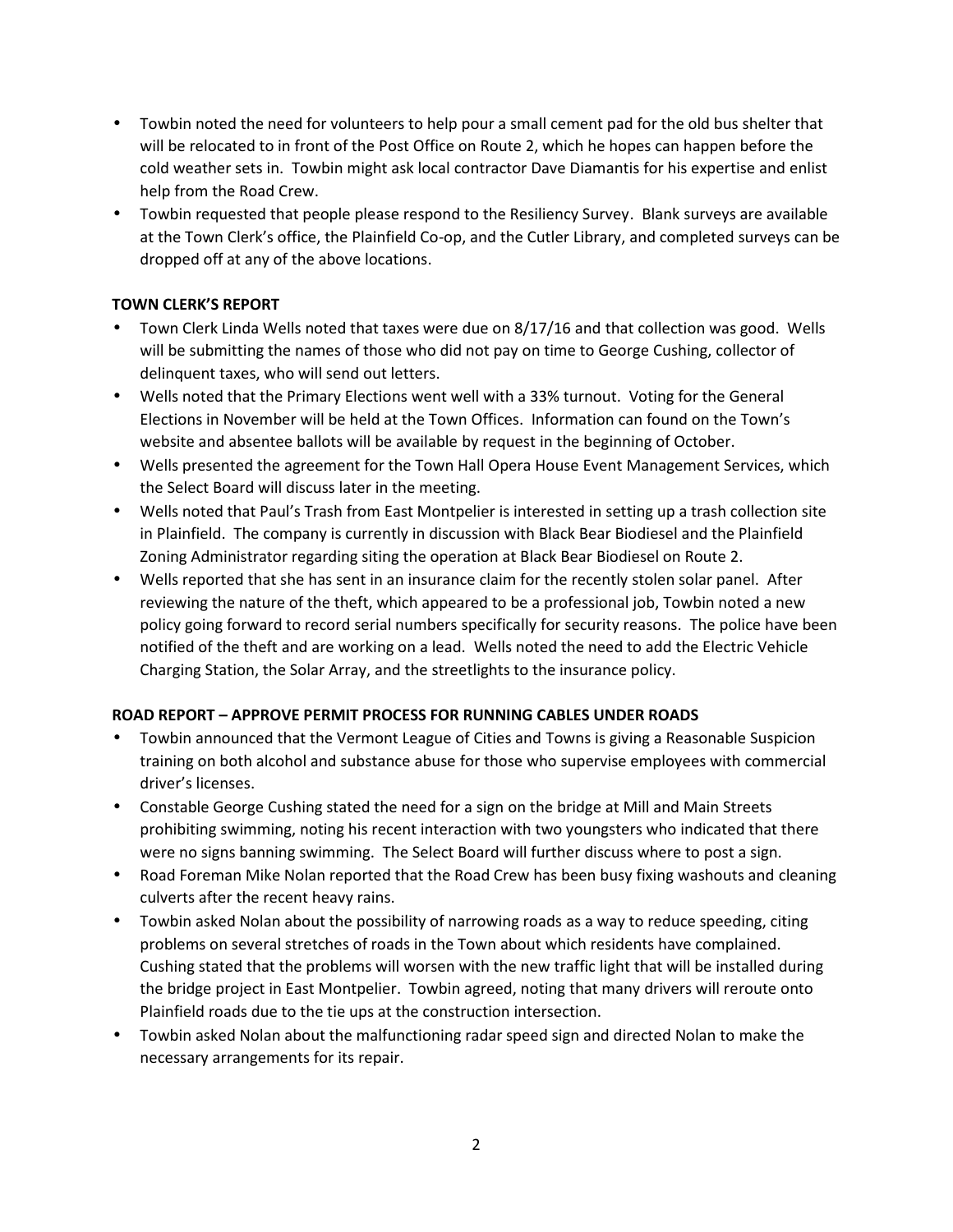Towbin also asked Nolan to have Steve Hogan contact Dan Currier at Central Vermont Regional Planning to arrange a meeting regarding how to place photos of work on a map. Once Hogan has arranged the meeting, he should let Towbin know and Towbin will plan to attend.

#### **DISCUSSION OF CRIME – VISIT BY SHERIFF'S OFFICE BRET MEYER**

 Towbin introduced Lieutenant Bret Meyer and Deputy Andrew Bent from the Washington County Sheriff's Office, noting two main issues of concern for discussion: 1) the drop in revenues and perceived increase in problems in terms of speeding; and 2) general problems with speeders and reckless driving. Wells noted that revenues from the Sheriff's Office had dropped to 14% of the cost for law enforcement from revenues of 47% during the two previous years. Meyer explained that changes in legislative and judicial rulings account for the decrease in the monetary level of fines. Discussion ensued that included the lowering of fines due to amnesty policies, ticketing versus warnings during traffic stops, the deterrent effect resulting from the presence of police cruisers in the area, and the potential of private residents videotaping violations to present as evidence to authorities. Plainfield resident Lloyd Farnham recounted three different incidents over the past two weeks involving cars speeding on his road and endangering family members. More discussion followed on which entity to call, the State Police or Sheriff's Office, when reporting various types of incidents; law enforcement personnel working construction sites versus patrolling the roads; and communications with the Sheriff's Office regarding incidents as they occur. The discussion on starting a Neighbor Watch Program in Plainfield was tabled until the next meeting.

## **LETTER TO STATE BANK REGULATORS REGARDING FORECLOSED HOMES**

 Towbin reviewed the issue of the foreclosed homes on Creamery Street and the adverse effect these vacant properties are having on the Town. The Select Board had decided at the last meeting to draft a letter to Cynthia Stewart, Deputy Commissioner of the Vermont Department of Financial Regulation's Banking Division, which Sneyd read aloud. The letter seeks her help in resolving the inadequate foreclosure process by encouraging legal incentives with goals and schedules to speed the sale of such properties while also safeguarding the rights of both homeowners and lenders. Ziegler suggested a couple of changes, which Sneyd and Towbin agreed should be incorporated into the draft. **Sneyd made a motion to adopt the draft letter with the agreed-upon amendments to be sent to Cynthia Stewart, Deputy Commissioner of the Vermont Department of Financial Regulation's Banking Division. Ziegler seconded the motion. The motion was approved.**

## **CONSIDERATION OF REDEFINING EMERGENCY COORDINATOR POSITION**

 Towbin read aloud the proposed definition of the Emergency Management Director (EMD) position revised by Robert Bridges, outgoing EMD, and Michael Billingsley, candidate for the position. Towbin cited the reason to formalize the position definition is due to the fact that the types of emergency situations cited in the description will become more prevalent going forward. Sneyd suggested that the description institutionalize a relationship among the EMD position, the Hazard Mitigation Committee, the Select Board, and possibly the Resiliency Committee. It was decided to include language stating that the position is appointed by the Select Board and coordinates with the Hazard Mitigation Committee and, per suggestion by Ziegler, that the position be called "volunteer" rather than "uncompensated." Bridges noted that the position entails linking communications and training in advance of and during emergency situations, not replacing the responsibilities of other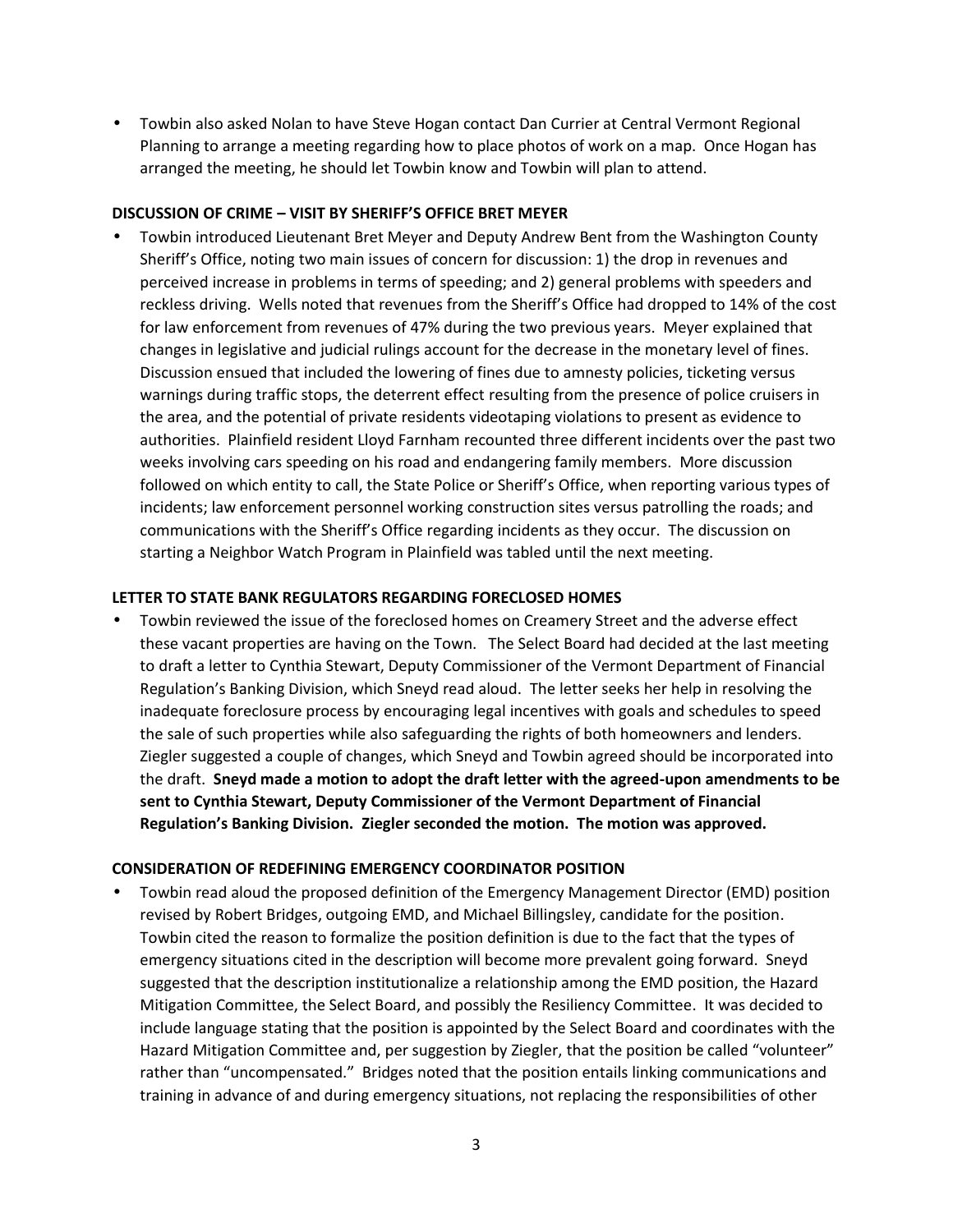emergency service personnel. Discussion followed on the possibility of reallocating budget funding toward the position. It was decided that Ziegler would generate an updated draft of the position description and send it back out to Bridges, Billingsley, and the Select Board, and that Towbin would discuss the budget reallocation matter with Wells before revisiting and voting on the issue at the next meeting. Bridges noted his strong support for Billingsley to take over the position when Bridges steps down on 9/1/16. Towbin thanked Bridges and Billingsley for their work.

#### **APPROVE PERMIT PROCESS FOR RUNNING CABLES UNDER ROADS**

 Towbin stated that the Select Board was in the process of developing a formal permitting process for running cables under roads, noting Road Foreman Nolan's concern that the required depth of the cables be adequate. Discussion followed on how to craft the permitting language to address both Nolan's concerns that the cables be buried far enough underground to allow for ditching and other road work while allowing for a property owner/contractor to present valid reasoning for a depth shallower than seven feet. It was decided that the requirement be stated that utility lines must be placed below the entire road at a maximum of seven feet and a minimum of four feet and must be approved by the Road Foreman. Sneyd also noted the need for a height requirement for the 4'x4' pressure-treated stake in Subsection 9 of the draft permit. It was decided that it be stipulated at a height of three feet. Sneyd will generate and circulate an updated draft of the permit language to be voted on at the next meeting.

#### **REPORT ON TOWN FOREST DISCUSSION WITH NEIGHBOR**

 Sneyd summarized his recent meeting with the Conservation Commission regarding a Maxfield Road resident's concerns relative to the Town Forest. The resident, Patrick Tibbetts, was not able to attend that meeting, but members of the Conservation Commission had proposed posting signs on both Maxfield and Gonyeau Roads reminding people that while the Town Forest is a public facility, there are neighbors living nearby. In addition, the Conservation Commission recommended that the hours of operation for the Town Forest be posted and follow the rules governing the hours of hunting: one-half hour before sunrise to one-half hour after sunset. The Select Board decided to pursue the plan recommended by the Conservation Commission.

#### **TOWN HALL OPERA HOUSE MANAGEMENT RENEWAL/GALLISON PROPERTY REPORT**

- Dave Strong gave an overview of the Event Management Services renewal contract for the Town Hall Opera House, stating that the lead person on the contract has changed from Sarah Lowry to Jade Walker. While most of the provisions in the previous contract remain the same, changes include general coordination with the recently formed Friends of the Town Hall Opera House and the development of a website specifically for promoting events. Strong noted that a goal of the Friends of the Town Hall Opera House is to develop systems and resources to reduce the amount of paid staff time in the future. **Sneyd made a motion to approve the Agreement for Event Management Services for the Town Hall Opera House. Ziegler seconded the motion. The motion was approved.**
- Strong stated that replacement of the Town Hall Opera House roof and repair to some of the building's exterior features will begin this week, a \$40,000 project funded by a Historic Preservation grant and the Town Hall reserve fund. Strong noted that a dumpster will be brought in and parked in the right-of-way to the left of the building while the old roof is being removed and requested that